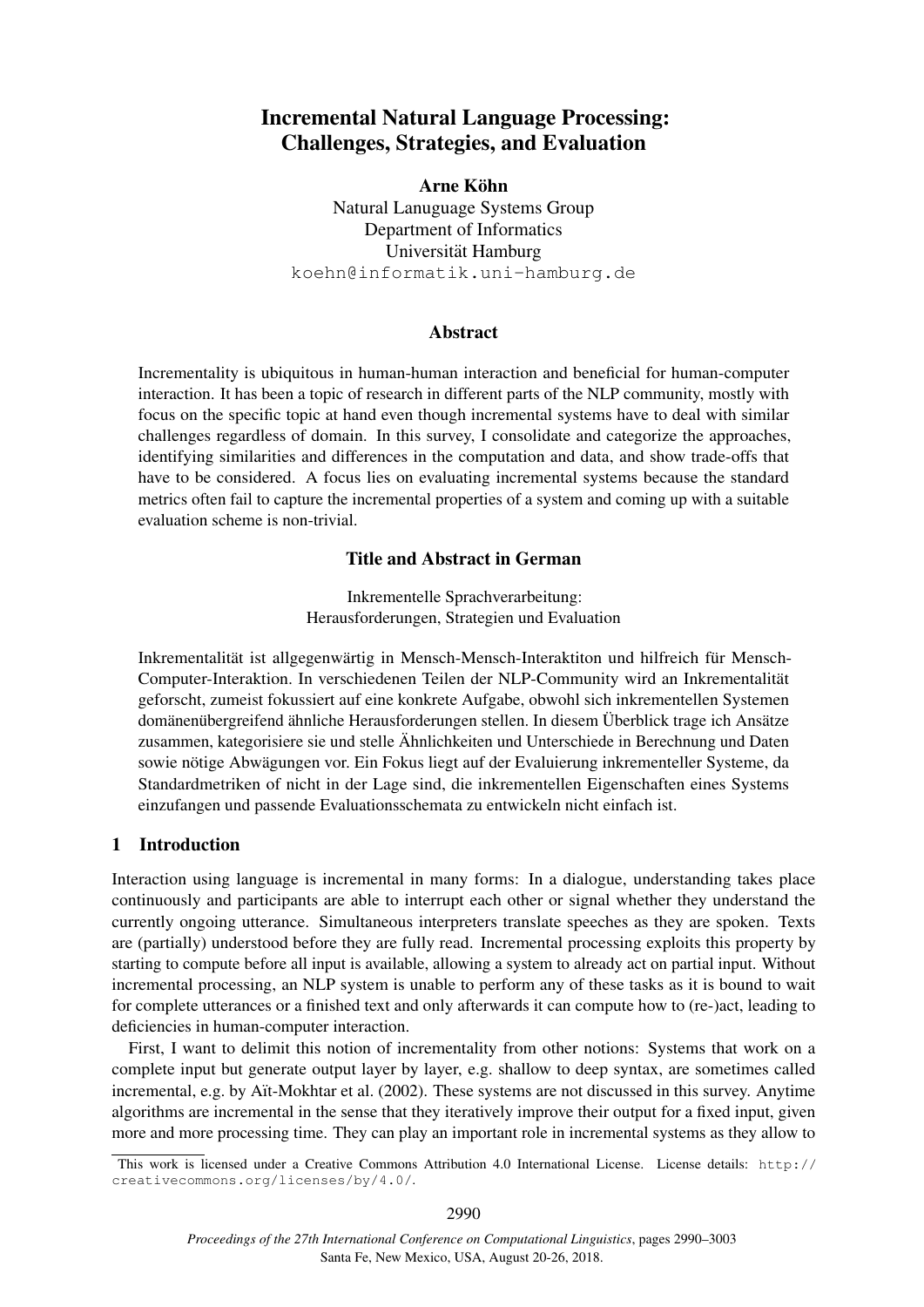perform a trade-off between processing time – i.e. system responsiveness – and quality. The question of whether to employ anytime algorithms is however orthogonal to the approaches discussed in this survey<sup>[1](#page-1-0)</sup>.

In an incremental system, all processors need to work incrementally. A prime example is the Verbmobil project, which set out to develop a portable simultaneous interpreter [\(Kay et al., 1994\)](#page-11-0). The project developed speech recognition and synthesis components, syntactic and semantic parsers, self-correction detection, dialogue modeling and of course machine translation, showing that incrementality is an aspect that touches nearly all topics of NLP. This project also exemplifies that building incremental systems is not easy, even with massive funding<sup>[2](#page-1-1)</sup>: Only one of the many components ended up being incremental and the final report makes no mention of *simultaneous* interpretation [\(Wahlster, 2000\)](#page-13-0).

The incremental nature is more obvious in speech than in written language because language processing often processes already-written text in bulk whereas interactive systems are a major research focus for speech-based applications. As the benefits of incrementality are more prominent in processing dialogues compared to text, research on incrementality in NLP has been primarily driven by speech-based research questions, such as understanding based on partial speech recognition [\(Sagae et al., 2009\)](#page-12-0), determining when to respond during ongoing utterances [\(DeVault et al., 2009\)](#page-10-1), training actor policies for rapid task-based dialogue [\(Paetzel et al., 2015\)](#page-12-1), continuous understanding and acting [\(Stoness et al., 2005\)](#page-12-2), incremental repair detection [\(Hough and Purver, 2014\)](#page-11-1), or incremental reference resolution [\(Schlangen et](#page-12-3) [al., 2009\)](#page-12-3).

### 2 Psycholinguistic evidence

Humans still pose the gold standard for language processing, especially if the processing does not happen on large scale but in an interactive setting. When speaking, they perform several tasks incrementally and in parallel, from conceptualization to articulation [\(Levelt, 1989\)](#page-11-2). Machines mimicking human behavior need to be able to perform similar computations as humans in such settings to be seen as a competent partner, and psycholinguistic research gives insight into the processes that humans perform. Psycholinguistic research is often carried out by timing experiments, i.e. they make use of the incremental processing by humans to gain insights into linguistic processes, mostly by eye-tracking [\(Tanenhaus et al., 1995;](#page-12-4) [Sturt](#page-12-5) [and Lombardo, 2005;](#page-12-5) [von der Malsburg and Vasishth, 2011\)](#page-12-6), but also by timing word-by-word reading of sentences [\(Gibson and Warren, 2004\)](#page-10-2).

Language is perceived incrementally and this incremental processing is influenced by other modalities even while speech is perceived [\(Tanenhaus et al., 1995\)](#page-12-4). Humans seem to create fully connected structures for sentence prefixes, even for coordinate structures, and a continuation of a sentence that does not match the predicted structure can be measured by increased reading times [\(Sturt and Lombardo, 2005\)](#page-12-5). They perform syntactic re-analysis and use various strategies to rescan sentences [\(von der Malsburg and](#page-12-6) [Vasishth, 2011\)](#page-12-6).

### 3 A typology for incremental problems

When working on an incremental processor, it is helpful to know which other already existing processors had to deal with similar challenges despite being designed for completely different NLP tasks. In this section, I will examine properties relevant for classifying processors. These properties describe the input and output data as well as the relation between input and output and help classifying concrete tasks in Section [4.](#page-3-0) For an in-depth discussion of properties relevant to incremental processing, see Chapter 5 of Guhe  $(2007)^3$  $(2007)^3$ .

#### 3.1 Data types

Data can be *structured* (e.g. syntactic or semantic structures) or *sequential*. Sequential data can be *discrete* (e.g. words) or *continuous* (e.g. speech signals) along the time axis[4](#page-1-3) . Structured data is always discrete on

<span id="page-1-0"></span><sup>&</sup>lt;sup>1</sup>An anytime algorithm could be seen as a simply another non-monotonic processor, as described in Section [3.4.](#page-3-1)

<span id="page-1-1"></span><sup>&</sup>lt;sup>2</sup>Verbmobil had a funding of 116 million DM,  $({\sim}60$  million  $\epsilon$ , or 78 million  $\epsilon$  when adjusted for inflation).

<span id="page-1-2"></span> $3$ The properties discussed by [Guhe \(2007\)](#page-11-3) are mostly complementary to the ones discussed here.

<span id="page-1-3"></span><sup>4</sup>Data that is discrete along the time axis can of course include continuous data such as word embeddings.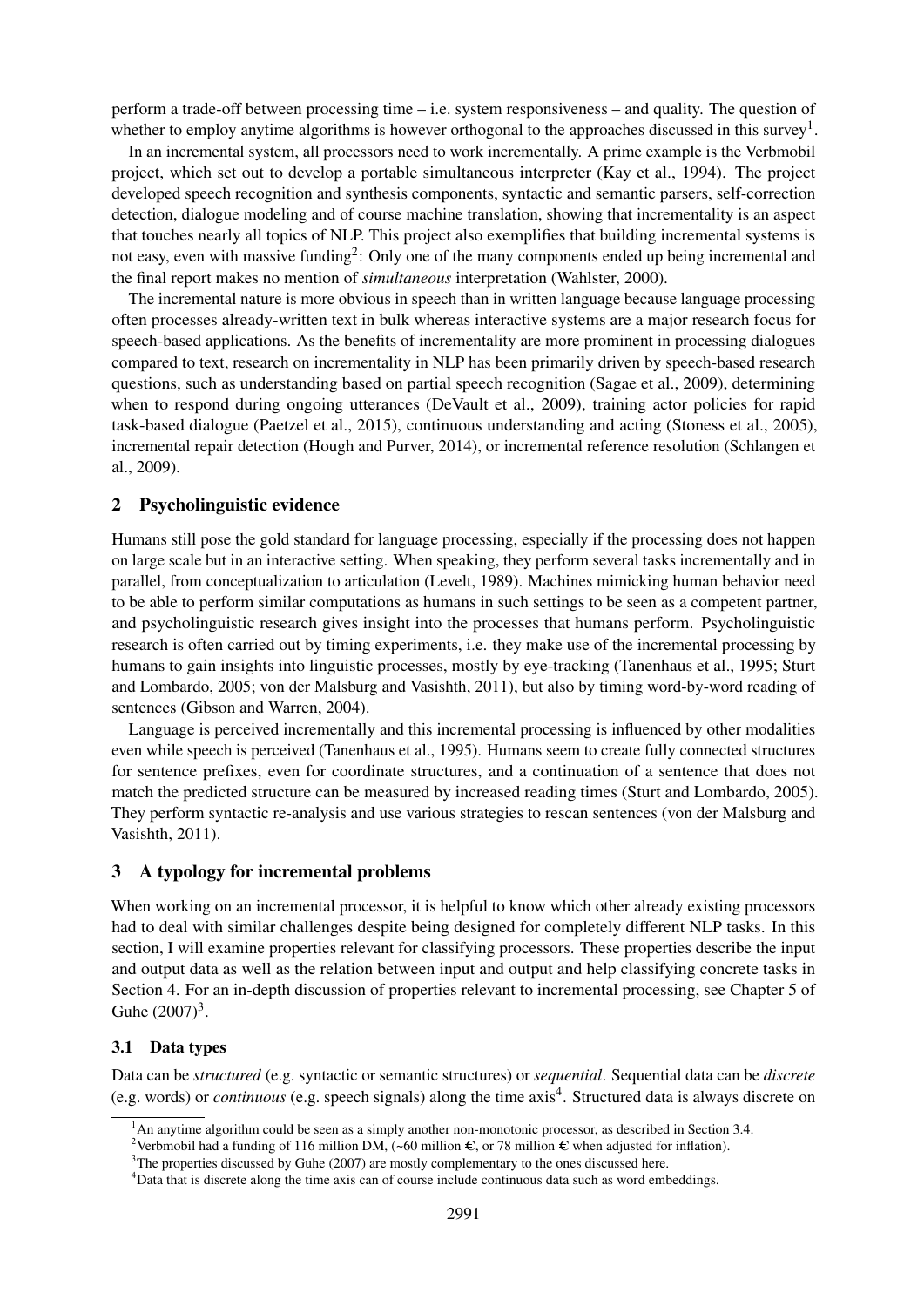| Process             | Data                                        | <b>Data</b> / <i>alignment</i> properties       |
|---------------------|---------------------------------------------|-------------------------------------------------|
|                     |                                             |                                                 |
|                     | Peter<br>bought<br>$\lfloor$ noun $\rfloor$ | structured, including prediction                |
| Parsing             |                                             | vertices partially grounded, edges not grounded |
|                     | bought flour<br>Peter                       | discrete, sequential                            |
| Machine translation |                                             | reordering, fuzzy mapping                       |
|                     | hat Mehl<br>gekauft<br>Peter                | discrete, sequential                            |
| Speech recognition  |                                             | order-preserving, clear mapping                 |
|                     | <b>ARABHAN MADA</b>                         | continuous                                      |

<span id="page-2-0"></span>Figure 1: Different types of data, groundings, and processors. Note that for parsing only the prefix "Peter bought" is processed to exemplify intermediate structure generated for incomplete input. Incremental systems can take many forms, and this example is not meant to perform a specific task.

the time axis. A processor can take one type of data as an input and create another one as output; some examples are depicted in Figure [1.](#page-2-0)

Sequential data can usually be subdivided along a time axis, i.e. there exists a total ordering between the elements of the input (or output respectively). Structured data does not exhibit this property: Given, for example, the dependency tree produced by parsing in Figure [1,](#page-2-0) the words are ordered, but the dependencies between the words can't be clearly attributed to a word: They could be attributed to the head or the dependent; this poses an additional challenge for evaluation.

## 3.2 Granularity

The *granularity* determines the size into which the input and output is subdivided. Assuming coarse enough granularity, every system can be seen as incremental: A normal syntax parser works non-incremental inside a sentence, but incrementally if processing a paragraph with the basic units being sentences. Grapheme to phoneme conversion is incremental when processing text with the basic unit of words. When considering a larger incremental system, a processor usually seen as non-incremental might be incremental enough: If a language generation system works on the level of words, the grapheme to phoneme conversion does not need to be able to process sub-word input. On the other hand, if input typed by a user should be vocalized, sub-word granularity might be needed. The granularity of a pipeline is determined by its most coarse-grained component. In general, fine-grained processing is harder than coarse-grained processing; a system can always process data fine-grained internally while having coarse-grained interfaces, whereas the opposite is not possible.

## 3.3 Grounding

*Grounding* describes the alignment from the generated output to the elements of the input that yielded evidence for this output [\(Schlangen and Skantze, 2009\)](#page-12-7). Grounding allows to reason about which part of the output can be reasonably generated given only partial input. In some cases, this alignment is explicit in both test and training data, e.g. in sequence labeling tasks where each element of the input is assigned a label. In other cases such as machine translation, there is no gold standard word alignment<sup>[5](#page-2-1)</sup> and even a human-generated alignment would not create a one-to-one mapping between input and output. In addition, the alignments may or may not be *order-preserving*: A tagging task preserves the ordering, whereas in translation reordering takes place (cmp. "hat Mehl gekauft"  $\rightarrow$  "bought flour" in Figure [1\)](#page-2-0).

<span id="page-2-1"></span><sup>5</sup>At least not on the word level, but alignments can be generated automatically, see e.g. [Och and Ney \(2003\)](#page-12-8)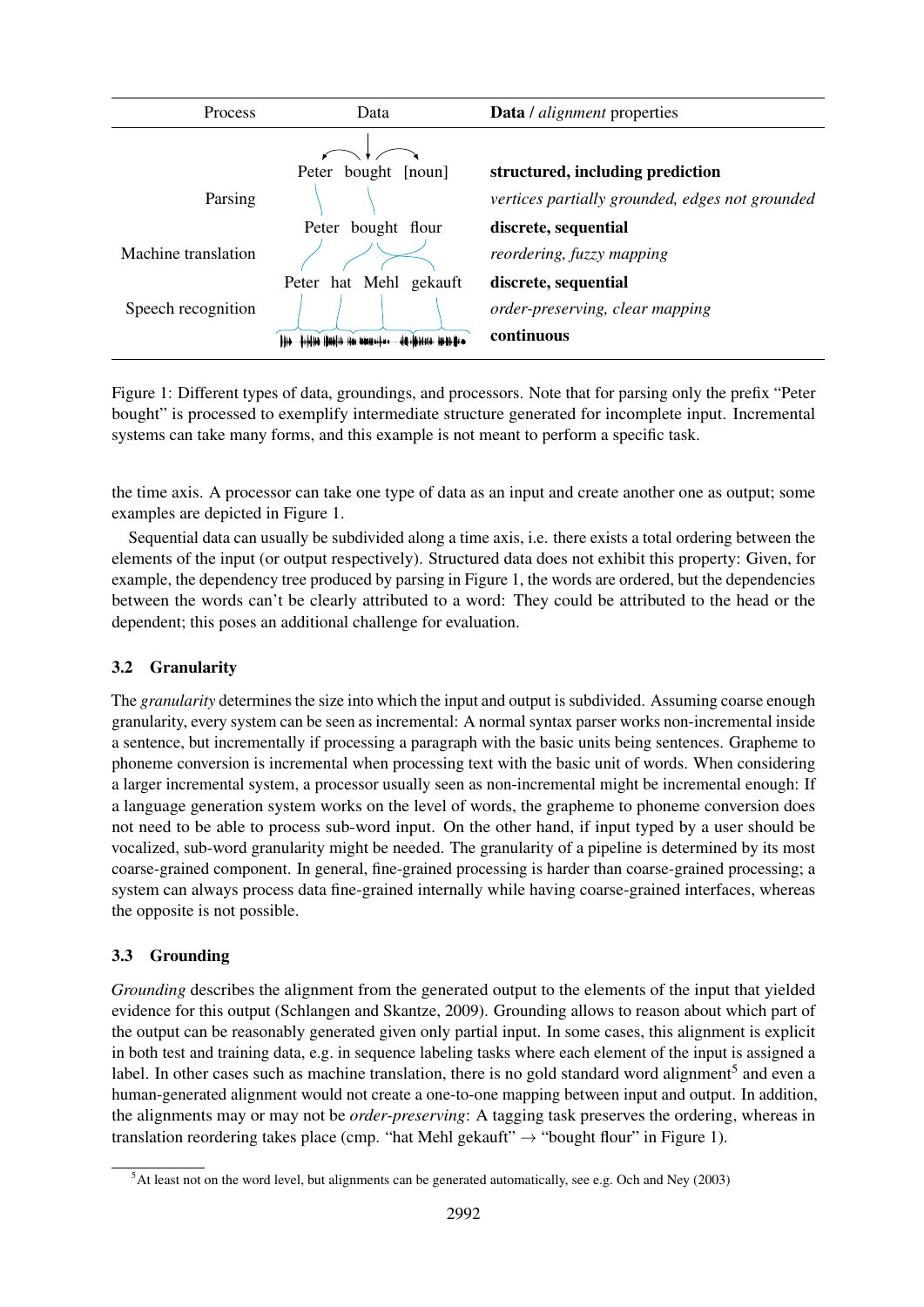### <span id="page-3-1"></span>3.4 Monotonicity

A system is *non-monotonic* if it is allowed to retract output it has previously produced. For example, an incremental sequence labeler that is free to re-assign labels can change its mind about every element for a sentence once the sentence is complete. A *monotonic system* on the other hand is required to only extend previously generated output without retracting information. Some components are inherently monotonic because their output is not fed to another processor of the system but to the outside world; e.g. a speech synthesizer is inherently monotonic as it cannot retract sound waves realized through a loudspeaker.

Monotonicity limits the quality a component can produce as it can not revert a decision that turns out to be wrong later on in light of additional available input. In contrast, a non-monotonic component can always achieve the same non-incremental output as a non-incremental component by simply replacing all intermediate output with the one of the non-incremental component once all input is available.

The precise meaning of monotonicity needs to be defined for each component. For sequential output, the most common definition is to only allow appending to the output. For structured output, the structure of an increment could be required to be a super-set of its predecessor.

Non-monotonic output can only be generated sensibly if the consumers of the output can deal with non-monotonic input. Otherwise these consumers might ignore the revisions made to previous output and end up with an inconsistent input or have to restart their computation in light of new input.

#### 3.5 Timeliness

Each NLP processor has to optimize *what* to output given an input. An incremental system also needs to decide *when* to provide output. Discrete input provides specific anchors for this decision, continuous input does not and new output can be generated continuously<sup>[6](#page-3-2)</sup>. Such decisions also need to be made by human interpreters while performing simultaneous translation; they need to buffer input until they are able to produce additional output. The characteristics of this (human) process varies by language, e.g. the delay is relatively long when translating from German to English because the verb in the input tends to be delayed [\(Goldman-Eisler, 1972\)](#page-10-3).

#### <span id="page-3-4"></span>3.6 Trade-Off between properties

Incremental components have to make a trade-off between timeliness (i.e. the amount of delay introduced between input and output), output quality, and the amount of non-monotonicity [\(Beuck et al., 2011a;](#page-10-4) [Baumann et al., 2009\)](#page-10-5). High-quality, monotonic output can be obtained by delaying all output. This strategy taken to the extreme results in a non-incremental system that only produces one complete output once all input is available. To reduce the delay, non-monotonicity via output revisions can be allowed, or compromises with respect to the quality of the output can be made. Gradual trade-offs can also be performed: allowing infrequent revisions and/or mild delays can lessen the negative impact on accuracy. These trade-offs are universal to all incremental processors.

### <span id="page-3-0"></span>4 Incremental processors

This section discusses three tasks that can be performed incrementally to exemplify strategies to "incrementalize" a processor: first, incremental speech recognition, a continuous sequence labeling problem that is usually implemented as a non-monotonic processor, then incremental machine translation, which is a sequence to sequence task with reordering implemented monotonically, and third parsing, a sequence to structure task, which is implemented both monotonic an non-monotonic.

#### <span id="page-3-3"></span>4.1 Speech recognition

Speech recognition lends itself to incremental processing because it is used in all interactive spoken dialogue systems and the decoding happens incrementally even for non-incremental use-cases. It is therefore possible to look into a speech recognizer (SR) to obtain the most probable hypothesis at each point in time without modifying the recognizer [\(Baumann et al., 2009\)](#page-10-5). Because the SR is not changed

<span id="page-3-2"></span> $6$ While continuous input is made discrete before reaching a processor, the discretization is usually in the order of milliseconds and can be seen as continuous for all practical purposes.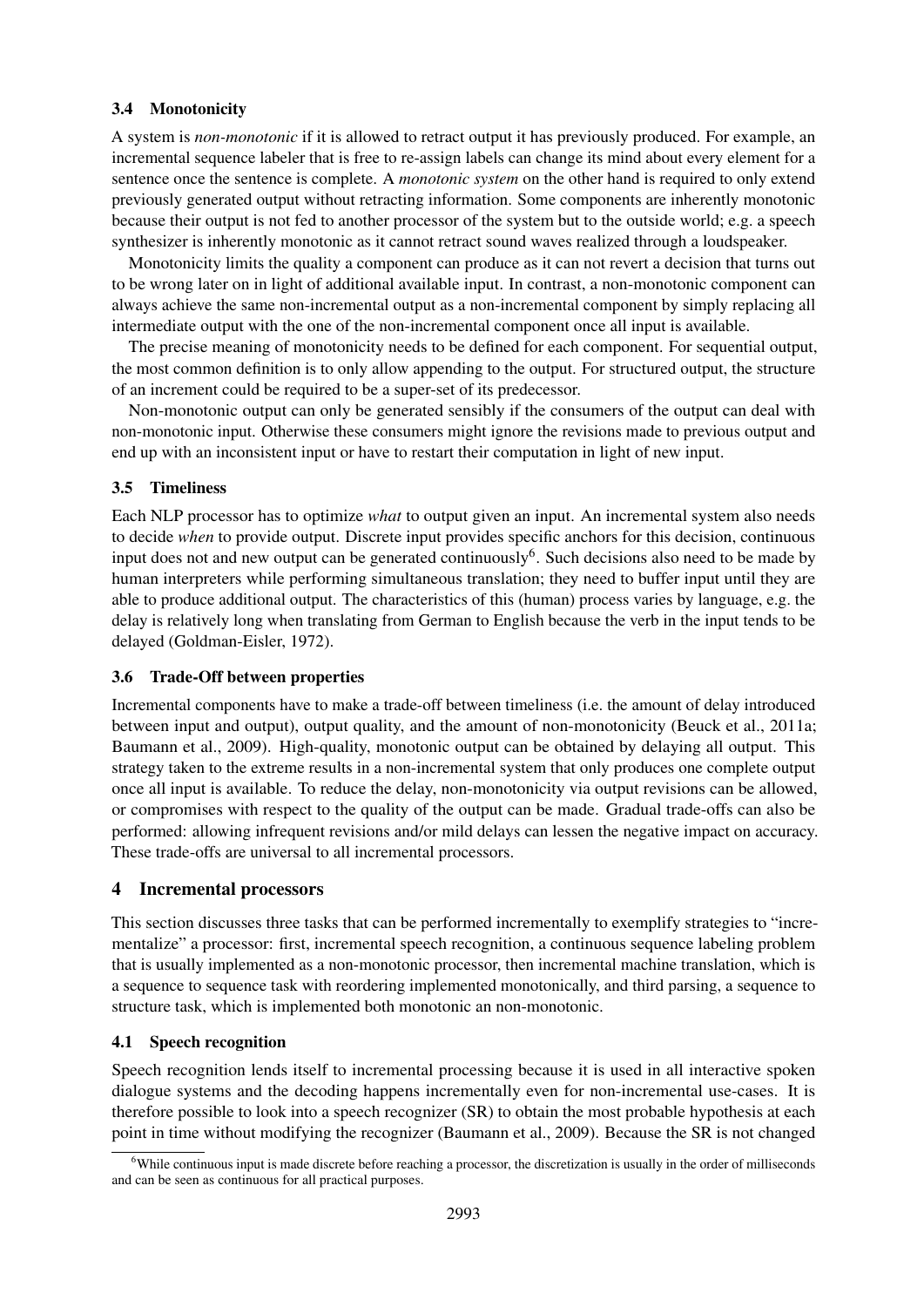from the non-incremental one, the only optimization point is when to let new output through, i.e. to implement a *gatekeeper*. Its policy can be guided by observing the time that a hypothesis survived without being discarded [\(Baumann et al., 2009\)](#page-10-5) or based on the internal state of the recognizer [\(Selfridge et al.,](#page-12-9) [2011\)](#page-12-9). [McGraw and Gruenstein \(2012\)](#page-11-4) show that even sophisticated stability estimation only slightly improves upon the simple age-based estimation by [Baumann et al. \(2009\)](#page-10-5). Given that the SR is the same for the incremental case as for the non-incremental one, no trade-off is performed against the accuracy. In addition, [Selfridge et al. \(2011\)](#page-12-9) noted that if during decoding all beams in the beam search pass through the same state, the prefix up to that state can be declared stable because future decoding will not change the most probable path up to that state; this observation essentially makes use of the Markov property and is primarily useful if grammar-based recognition is performed.

## 4.2 Machine translation

Translation can be performed as batch processing (e.g. for websites) or incrementally, to facilitate humanhuman interaction. Modern approaches to machine translation, i.e. neural machine translation, employ a sequence to sequence model where the input sequence is encoded into a representation and then decoded again. This can be performed using recurrent networks which represent the input as a single fixed-length vector and possibly modeling attention to the input when generating the output sequence [\(Bahdanau et](#page-10-6) [al., 2014\)](#page-10-6) or even without a recurrent network, using only attention to model the influences from the input sequence to the output sequence to generate [\(Vaswani et al., 2017\)](#page-12-10). In all these cases, all input is consumed before translation happens.

## <span id="page-4-1"></span>4.2.1 Incremental Neural Machine Translation (NMT) by using a gatekeeper

As already discussed, machine translation is a sequence to sequence problem where the output ordering does not conform to the input ordering and the ground truth for the grounding often is missing. As the incremental machine translation systems found in the literature are monotonic, the systems need to decide at which point they have enough information from the input to generate the next output token with high confidence. [Gu et al. \(2017\)](#page-11-5) propose a system where an NMT processor repeatedly proposes an output token based on the currently available input and the generated output to a gatekeeper. The gatekeeper either accepts this output, resulting in a write operation to the output, or rejects it, resulting in a read operation on the input. The gatekeeper can work based on different policies, yielding different trade-offs between timeliness and accuracy: rejecting all output until the input is complete means falling back to a non-incremental behavior; performing alternating read and write actions eliminates delay but results in bad translations. [Gu et al. \(2017\)](#page-11-5) train the policy using reinforcement learning with the reward based on the resulting BLEU score and the delay incurred; weighting them differently results in different trade-offs. Humans have different preferences regarding this trade-off, depending on whether the output is speech or subtitles [\(Mieno et al., 2015\)](#page-12-11). The underlying NMT model is trained on complete sentences and therefore not adapted to incremental processing. An example of an incremental translation can be seen in Figure [2.](#page-5-0)

## <span id="page-4-0"></span>4.2.2 Reordering output

Reordering phenomena are a major hindrance to timely translation, as exemplified in Figure [2.](#page-5-0) [Grissom II](#page-11-6) [et al. \(2014\)](#page-11-6) deal with this by training a classifier to predict verbs needed for the output but not yet seen in the input, allowing the MT system to produce a verb without having seen its counterpart on the input. [He et al. \(2015\)](#page-11-7) instead propose to edit the gold standard translations to better fit the source ordering for training the MT system by trying to imitate the transformations a human translator would perform. This approach tackles the problem that the training data is only available for the non-incremental case, which is not optimal for simultaneous translations. Human simultaneous translators produce sentences that systematically deviate from the "normal" target language but such data is not readily available for training [\(He et al., 2016\)](#page-11-8). The training data is adapted by generating phrase-structure trees for the target sentences and applying (manually written) syntax-based reordering rules. The system then checks whether the reordering has reduced the delay based on an automatically computed alignment and if so uses the reordered version instead of the original one. As in the approach by [Gu et al. \(2017\)](#page-11-5), the average delay induced by the system can be tuned, see Figure [2.](#page-5-0) Because the processor was not trained on gold-standard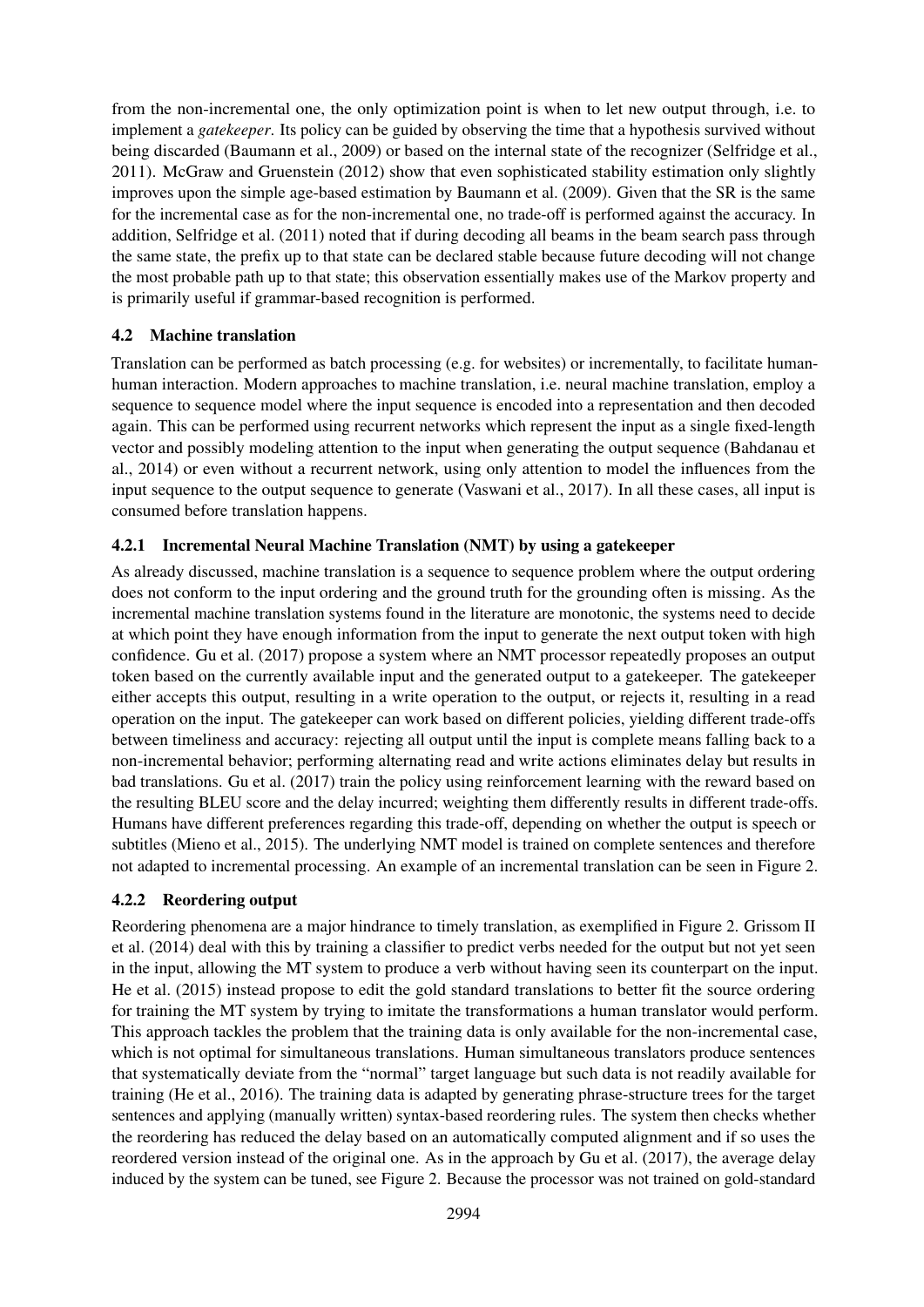

<span id="page-5-0"></span>Figure 2: Left: Incremental NMT with attention, from [Gu et al. \(2017\)](#page-11-5). Colors denote the attention given to each input token when generating an output token. Note the delay induced by the reordering for "serviert" (*served*) and "gestorben" (*died*). Right: trade-off decisions between delay (x-axis, measured in words translated at once) and accuracy (y-axis, measured in BLEU) from [He et al. \(2015\)](#page-11-7).

data, it might yield sub-optimal results on gold-standard test data. [He et al. \(2015\)](#page-11-7) evaluate on both gold-standard and transformed data and show that the system in fact performs better on both targets.

#### 4.3 Parsing

Many state-of-the-art parsers work incrementally internally, both for semantic and for syntactic parsing: they use a transition system with a scorer and optionally combine that with beam search to find the best parse [\(Nivre, 2008;](#page-12-12) [Huang and Sagae, 2010;](#page-11-9) [Dyer et al., 2015;](#page-10-7) [Swayamdipta et al., 2016;](#page-12-13) [Kiperwasser](#page-11-10) [and Goldberg, 2016;](#page-11-10) [Zhou et al., 2016;](#page-13-1) [Damonte et al., 2017,](#page-10-8) *inter alia*). While they build a structure incrementally going from left to right, they don't produce intermediate structures meant for incremental consumption; the intermediate states consist of several unconnected sub-structures. In addition, they usually employ look-ahead which delays the processing; approaches using Bi-LSTMs (such as [Kiperwasser](#page-11-10) [and Goldberg \(2016\)](#page-11-10)) effectively make use of the whole sentence during each step, making the computation non-incremental as it depends on the complete input being available. [Noji and Miyao \(2014\)](#page-12-14) propose a transition system based on the ones discussed by [Nivre \(2008\)](#page-12-12) that introduces dummy nodes which denote an expectation of upcoming words. This transition system still produces disconnected trees for sentence prefixes but is able to predict processing difficulties humans have when reading sentences with center embeddings. The other approaches described in this section all produce connected structures for sentence prefixes.

#### <span id="page-5-1"></span>4.3.1 Incremental parsing with monotonic expansions

One approach to incremental parsing that produces connected structures at each step is to monotonically extend a connected structure and to employ a beam of possible structures to prevent being stuck with a structure that does not fit the continuation of the sentence. Using beam search, a parser does not provide monotonic output but still guarantees that one of the beam entries will be selected for a continuation.

[Hassan et al. \(2009\)](#page-11-11) show why either a beam or delay is necessary if performing incremental parsing with monotonic extensions: They experiment with a parser based on Combinatory Categorial Grammar [\(Steedman, 2000\)](#page-12-15). Their parser achieves an accuracy of 86% when using lookahead and performing greedy parsing (i.e. it does not use a beam). This accuracy drops significantly to 56% without lookahead because the parser often commits to a structure incompatible with the continuation of a sentence.

[Roark \(2001\)](#page-12-16) presents a top-down phrase structure parser that performs beam-search to generate connected intermediate structures for every sentence prefix. As the parser is based on a probabilistic generative model, it can be used for language modeling and beats trigram models on the Penn Treebank [\(Marcus et al., 1994\)](#page-11-12) (but not other sequence models, see e.g. [Merity et al. \(2017\)](#page-11-13)). [Demberg and](#page-10-9) [Keller \(2008\)](#page-10-9) describe the PLTAG formalism, which is based on Tree Adjoining Grammar [\(Joshi and](#page-11-14) [Schabes, 1997\)](#page-11-14) and strives for psycholinguistic plausibility. It not only predicts upcoming structure needed for connectedness, but also structure required by e.g. valencies not yet filled in the prefix. The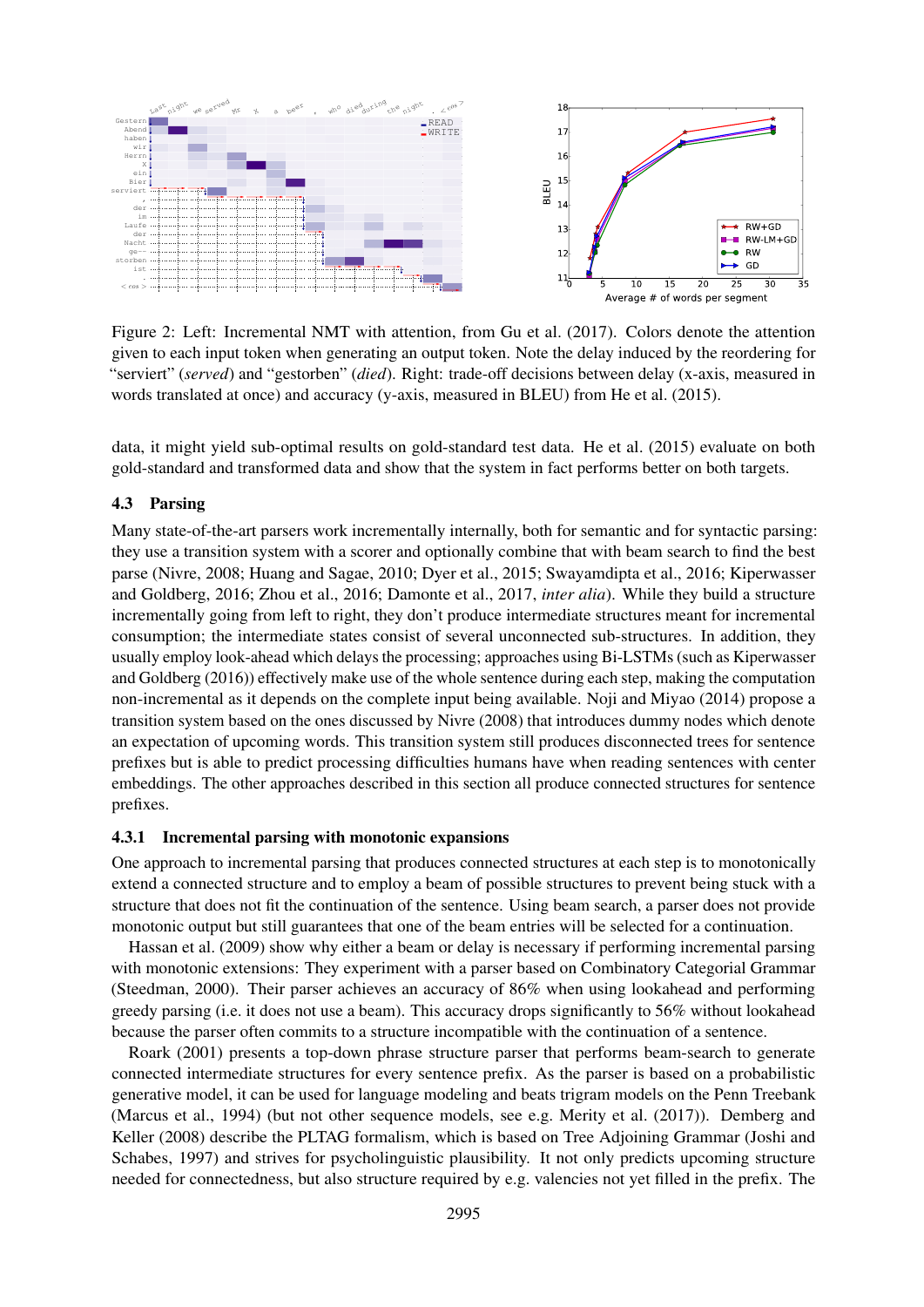predictions of the second type are automatically extracted from the treebank during lexical induction by learning the distinction between modifiers and arguments. The PLTAG formalism provides better predictions for reading-time experiments than predictions based on Roark's parser [\(Demberg et al., 2013\)](#page-10-10). The combination of only extending entries in the beam and prediction leads to some sentences being unparseable for both parsers because the structures stored in the beam can all become incompatible with the input to be consumed. A larger beam reduces the number of unparseable sentences at the cost of additional memory and processing cost, but can not eliminate the problem.

## <span id="page-6-0"></span>4.3.2 Incremental gold standards for parsing

Köhn and Menzel  $(2014)$  go in the opposite direction and perform incremental parsing using restartincrementality, i.e. performing a complete new parse for each sentence prefix without reusing previously generated output. This approach gives no guarantees that a certain structures will still be present in subsequent outputs but on the other hand is able to react on any upcoming input without constraints, yielding – in contrast to the approaches described in § [4.3.1](#page-5-1) – the same accuracy for complete sentences as its non-incremental counterpart. The underlying parser performs a graph-based optimization [\(Martins](#page-11-16) [et al., 2013\)](#page-11-16) and has no notion of incrementality; instead, the gold standard the parser is trained on is adapted to consist of syntactic structures for sentence prefixes which contain prediction nodes as stand-ins for upcoming words. The partial dependency structure for a prefix is created by a rule based system that works on the complete dependency structure for the sentence. It keeps all dependencies between words in the prefix and delexicalizes words that are needed to connect the words in the prefix to the sentence root as well as arguments that are deemed to be predictable. Words outside the prefix that are neither needed for connection nor deemed to be predictable are deleted. The downside of this approach (in contrast to [Demberg and Keller \(2008\)](#page-10-9), but similar to the reordering of output discussed in § [4.2.2\)](#page-4-0) is that a rule set needs to be manually created for each language and that the linguistic intuition encoded into this rule set might be a bottleneck for the parser as structures not envisioned by the rule writer might be a better fit than the one created by the rules. Köhn and Baumann (2016) show that using the delexicalized predictions to augment 5-gram language models improves perplexity on the Billion Word Corpus [\(Chelba et al., 2013\)](#page-10-11).

### <span id="page-6-1"></span>4.4 Natural language generation

[Skantze and Hjalmarsson \(2013\)](#page-12-17) compare a non-incremental dialogue system and an incremental one, with which language learners interact to buy items at a flea market. The speech recognition component was performed manually, i.e. a human manually transcribed the speech. As the manual transcription takes time, the system response is noticeably delayed in a non-incremental system where the dialogue system only starts to plan its response once transcription is complete. In contrast, the incremental system constructs a response as soon as possible, based on partial input. The response is recomputed on changed input, which can have three effects: If the update is consistent with what has been said already, the continuation of what to say is simply changed (a *covert change*). If the system has to retract information already uttered, an explicit repair has to be produced (an *overt change*). If not all information to produce a complete utterance is available, fillers are inserted to avoid silence. The system is faster and preferred by users even though it has to explicitly correct itself, resulting in longer responses. Even though its output is monotonic – as it cannot erase information from the hearer's ears – its explicit repairs allow to act with low delay (a similar strategy to the one employed by human speakers [\(Levelt, 1989,](#page-11-2) ch. 12)). As the NLG component is rule-based, it is not constrained by the (non-) availability of data suitable for learning incremental language generation.

### 5 Evaluating incremental systems

An incremental system can be evaluated just as a non-incremental one. Evaluation schemata exist for all established tasks such as speech recognition (quality measured in word error rate), PoS tagging (measured in accuracy), phrase structure parsing (measured in precision/recall), or machine translation (BLEU). Additional evaluation allows to examine the behavior more closely, such as compiling error confusion matrices. These schemata enable a comparison between components in a standardized way.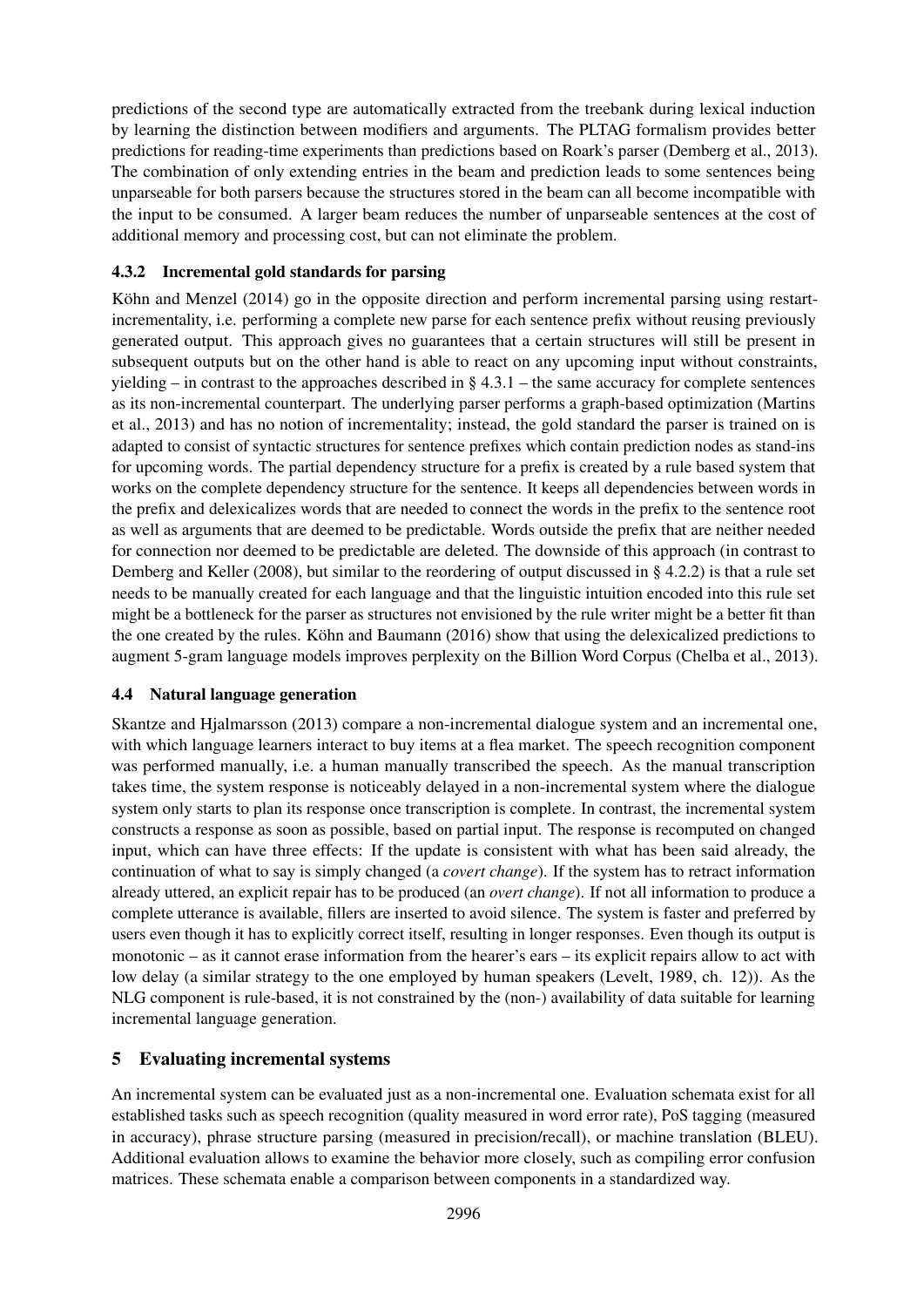|                                             |                                           | non-monotonic $(1)$ non-monotonic $(2)$ delayed $(3)$ |                                                               | erroneous $(4)$ |
|---------------------------------------------|-------------------------------------------|-------------------------------------------------------|---------------------------------------------------------------|-----------------|
| input: a $\langle a/\overline{y} \rangle$ , |                                           | a/v                                                   |                                                               | a/v             |
|                                             | b $a/x$ , $b/y$ ,                         | $a/y$ b/y                                             | $a/x$ b/y                                                     | $a/y$ b/y       |
|                                             | c $a/x$ $b/y$ , $c/z$ ,                   | $a/x$ b/y $c/z$                                       | $a/x$ b/y $c/z$                                               | $a/y$ b/y $c/z$ |
|                                             | inc_acc(i) 2: $1/1$ ; 1: $2/2$ ; 0: $2/3$ | 2: $1/1$ ; 1: $1/2$ ; 0: $2/3$                        | 2: $1/1$ ; 1: $2/2$ ; 0: $2/3$ 2: $9/1$ ; 1: $1/2$ ; 0: $2/3$ |                 |
| EО                                          | $\frac{1}{4}$                             | 1/2                                                   | $\theta$                                                      |                 |
| accuracy                                    | $\frac{3}{3}$                             | $\frac{3}{3}$                                         | 3/3                                                           | $\frac{2}{3}$   |

<span id="page-7-0"></span>Table 1: Examples for characteristics of incremental output that need to be captured for evaluation. Correct output: a/x b/y c/z. (1), (2): output for *a* changed; (3): output for *a* held back until input "b" is available; (4): incorrect assignment to "a" stays in output. Dashed: exemplifies output used to compute inc acc (incremental accuracy). EO: edit overhead. Accuracy: measured on complete output.

The downside of standardized evaluation is the lack of insight for incremental properties. When building incremental systems, not only the final output but also the intermediate behavior is of importance but using evaluations tailored to non-incremental systems fails to give insight into the incremental properties of the system. An incremental system should provide as much correct information as early as possible but using non-incremental evaluation hides all differences in this respect.

Table [1](#page-7-0) shows abstract input/output patterns for a sequence labeling task, where the correspondence between input and output is given and no reordering effects take place. A standard accuracy-based evaluation on the complete output would yield a perfect score for the three first systems although their behavior over time is quite different: In addition to the non-incremental evaluation for the complete output, the non-monotonicity in  $(1)$  and  $(2)$  as well as the delay in  $(3)$  need to be covered. It is impossible to boil down all these differences to a single number. We will therefore have a look at distinct metrics for timeliness, monotonicity, and quality.

#### <span id="page-7-1"></span>5.1 Measuring timeliness

[Cho and Esipova \(2016\)](#page-10-12) propose to measure timeliness by counting for each output element  $t_0$  of an output sequence  $Y$  how many input elements from the input sequence  $X$  have been consumed before its production  $(s(t))$ .  $\tau(X, Y)$  then computes the translation delay:

$$
0 < \tau(X, Y) = \frac{1}{|X||Y|} \sum_{t=1}^{|Y|} s(t) \le 1
$$

This computation is helpful when there is no gold standard alignment between output and input which one could use to obtain the output timing that could be achieved under optimal conditions.  $\tau = 0$  means all output was made without consuming input,  $\tau = 1$  means all input was read before generating output.

[Grissom II et al. \(2014\)](#page-11-6) introduce latency-BLEU, a metric that averages the BLEU scores of the outputs corresponding to each input prefix. The complete translation is weighed higher than all other partial translations to penalize incorrect translation. If the resulting translation is the same, a processor with less delay will obtain a higher score. It has to be noted that due to the averaging the sentence-initial output has more influence on the score than output created near the end of a sequence. It is also not possible to completely distinguish between the quality and the timeliness because quality and timeliness are measured in a single metric. In the MT system by [He et al. \(2015\)](#page-11-7), the timeliness can be (indirectly) tuned by adjusting a threshold at which all yet untranslated words should be translated. Figure [2](#page-5-0) (right) shows a plot of the resulting BLEU score against the average number of words translated at once, i.e. the delay. This way, potential users can see the trade-offs that can be made using a system (RW+GD is the proposed architecture, beating the other approaches at each trade-off point).

If an explicit alignment exists between the input and the output – such as in speech recognition – the difference between when an output is made (i.e. which amount of input data has been consumed) and the timing of the corresponding input can be measured to obtain an anchored timeliness measure [\(Baumann](#page-10-13)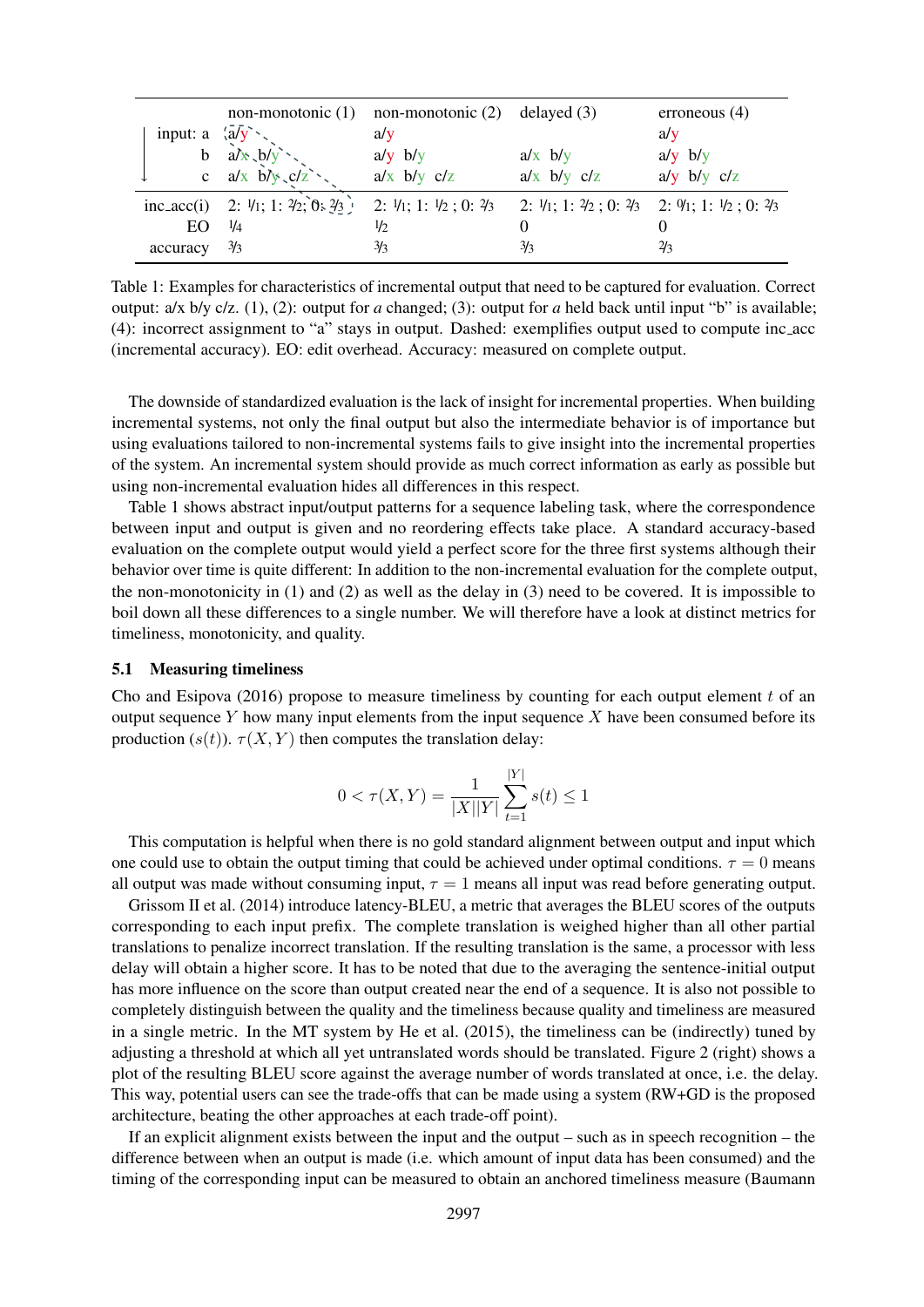[et al., 2011\)](#page-10-13). Both the relation to the first occurrence of an output (FO) and the relation to the last change of an output (final decision, FD) can be measured. E.g. if a word ends at 2.5 seconds of the input audio, was first recognized after consuming 3 seconds and was part of all outputs produced after consuming 4 seconds, its FO would be 0.5 seconds and its FD would be 1.5 seconds. To separate the timeliness from the quality, these measures can be computed against the final output of the system instead of the gold standard, but then a reliable alignment between the input and the generated output is needed. The advantage to other methods is its interpretability: A FO of 100ms for a speech recognizer means that it produces, on average, an output 100ms after it has consumed input that carries evidence for this output. Obviously, FO and FD only differ for non-monotonic processors; FD measures what delay is necessary on average to rely on an output produced by the processor.

#### <span id="page-8-0"></span>5.2 Measuring incremental quality

When dealing with monotonic output, the incremental quality can be assessed using the non-incremental quality metrics as the processor can't correct previously made output. If a processor can be tuned to provide more or less timely output, the quality can be plotted against delay, as in Figure [2.](#page-5-0)

If a system is non-monotonic, it makes sense to measure the accuracy not only based on the final output but also on the intermediate output. Averaging the quality for each increment has two downsides: Output for early input is weighed more heavily than for later input, and it is unclear how the non-monotonicity affects the quality. [Beuck et al. \(2011b\)](#page-10-14) perform an evaluation for incremental dependency parsing by computing the accuracy for the *n*-th word to the right of the frontier in every prefix, with n between zero (measuring the newest words) and five (the accuracy of the sixth-newest word). This way, an accuracy curve relative to the age of the input is generated, Table [1](#page-7-0) shows incremental accuracy (*inc acc*) measures relative to the age of the input; the examples (1) and (2) obtain different incremental accuracy measures even though the non-incremental accuracy is the same.

Incremental structured output might include predictions, which are not accounted for in the metrics discussed up to now. If an incremental gold standard is available (such as the one used for training discussed in § [4.3.2\)](#page-6-0), the precision and recall of those predictions can be computed with respect to the predictions in the gold standard [\(Beuck et al., 2013\)](#page-10-15).

#### <span id="page-8-1"></span>5.3 Measuring the degree of non-monotonicity

Evaluating non-monotonicity can be viewed from two (similar) standpoints: first, how much intermediate output will be retracted again? And second: how sure can we be that a certain output is reliable, i.e. will also be part of the final output of a processor?

[Baumann et al. \(2009\)](#page-10-5) and [Baumann \(2013\)](#page-10-16) tackle the first question by defining the *edit overhead* generated by a non-monotonic processor producing sequential output by defining three edit operations on an output sequence: *add* (append an element to the output), *revoke* (remove the last element from the output), and *substitute* (revoke and then append). The difference  $\text{diff}(o_i, o_j)$  between two outputs  $o_i$  and  $o_j$  can then be defined as the minimal number of edits needed to change  $o_i$  into  $o_j$ . Note that to change the first element of an output of length  $n$ ,  $2(n - 1) + 1$  operations are needed whereas changing the last element only yields a difference of one. This notation allows to compute the edit overhead: Let  $N_{optimal} = |diff(o_0, o_{tmax})|$  be the number of edits necessary to obtain the final output and  $N_{actual} = \sum_{t=1}^{tmax} diff(o_{t-1}, o_t)$  be the amount of edit operations actually performed. The edit overhead is then defined as the proportion of unnecessary edits produced by the processor:

$$
EO = (N_{actual} - N_{optimal})/N_{actual}
$$

Table [1](#page-7-0) shows that EO can distinguish between the different levels of non-monotonicity. The edit operations can be adapted to the problem at hand, e.g. if structured output is produced or edits at the start of the sequence should not be penalized heavier than edits at the end.

Regarding the second question, [Beuck et al. \(2011b\)](#page-10-14) propose to compute the accuracy against the output generated based on the complete input instead of computing against the gold standard to obtain a stability measure. Using the gold standard as reference measures consistency with the ground truth,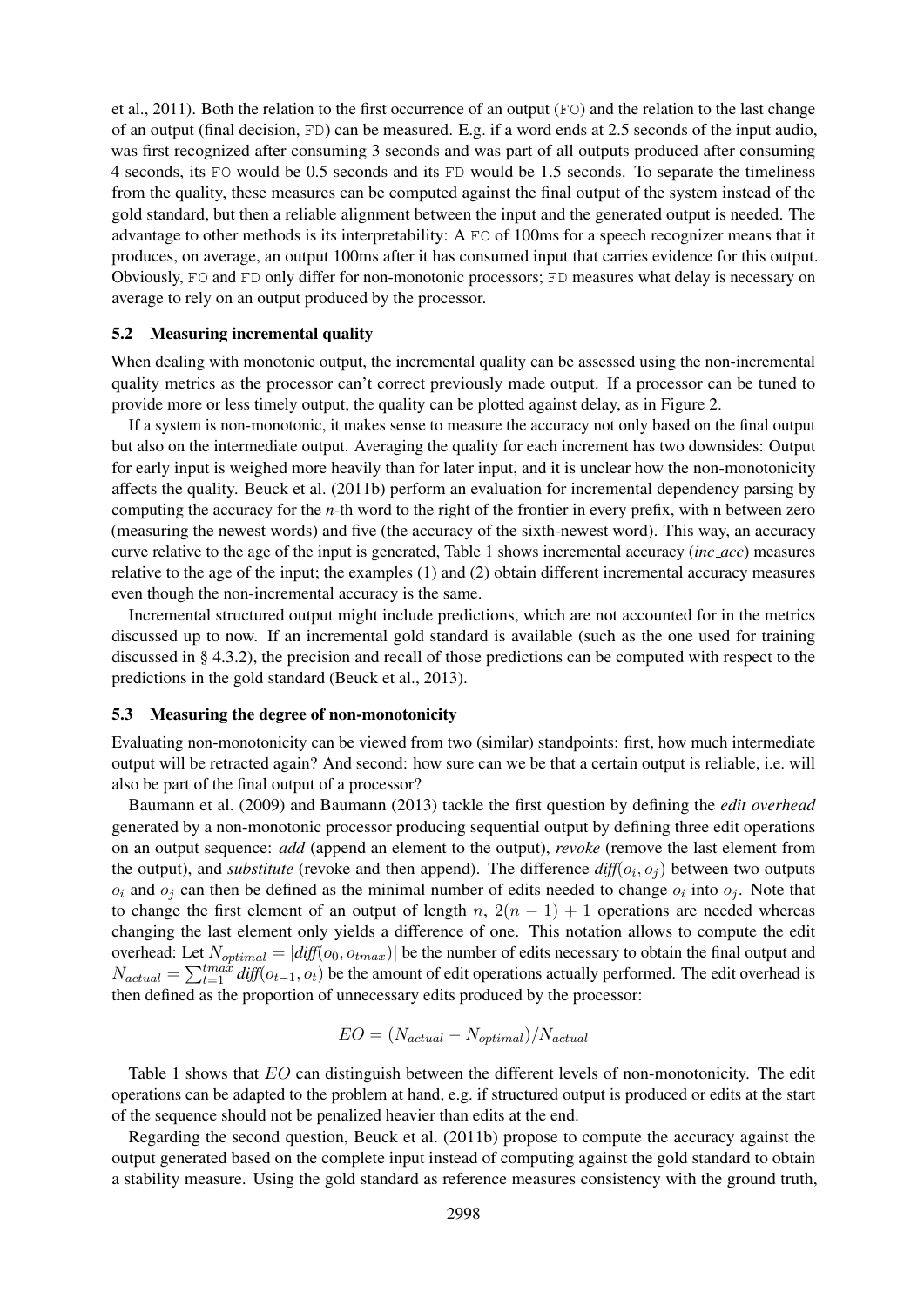i.e. the quality, and using the complete output measures the consistency with that, i.e. the stability. This approach obviously only works if an incremental accuracy is defined for the problem at hand and that accuracy can be measured with respect to a non-incremental gold standard.

## <span id="page-9-0"></span>6 Combining multiple incremental processors

A NLP system usually consist of several processors. In a non-incremental system, all processors can simply form a pipeline with each processor working on the output of the previous one. This is non-trivial in an incremental system because for a given input, each processor may produce several outputs which may even be contradictory due to non-monotonicity. Therefore, a system either needs to use restart-incrementality throughout the pipeline or track changes to perform partial recomputation. [Wiren \(1992,](#page-13-2) ch. 5) introduces the notion of dependencies to track which parts of the input a certain output is based on in a chart parser. This way, only parts of the chart need to be recomputed given a non-monotonic change. [Schlangen and Skantze \(2009\)](#page-12-7) vastly extend this notion to a general computation model in which multiple processors work on data which is organized in incremental units (IU). An IU stands for a minimal unit of information, such as a recognized word. IUs are grounded in other IUs from a previous level, and linked to other IUs on the same level, e.g. to describe a sequential relationship. Processors create new IUs based on their input and may revoke IUs already generated. A processor can commit to an IU to signify that this IU will not be revoked and other processors may rely on it.

## 7 Conclusion and outlook

Building incremental processors poses problems that are similar regardless of the domain. Decisions have to be made regarding the amount of delay acceptable, whether non-monotonic output is acceptable for downstream processors, and if so, to what extent. For all these decisions, the relation between input and output is important: Is there a clear mapping between input and output, maybe even a one-to-one mapping, and does reordering happen? Several techniques have been discussed for implementing incremental processors: Training a *gatekeeper* to either perform a trade-off between non-monotonicity and delay (§ [4.1\)](#page-3-3) or – for monotonic processors – between delay and quality (§ [4.2.1\)](#page-4-1), *Beam search* to create non-monotonic output with monotonic extension (§ [4.3.1\)](#page-5-1), and *restart incrementality* for unrestricted non-monotonicity (§ [4.3.2\)](#page-6-0). To evaluate an incremental system, ideally three characteristics should be measured: timeliness (§ [5.1\)](#page-7-1), quality (§ [5.2\)](#page-8-0), and non-monotonicity (§ [5.3\)](#page-8-1). If a system can be tuned in regard to these characteristics, different trade-off points between these properties can be measured (§ [3.6\)](#page-3-4).

There are still open problems for building incremental NLP systems: Processors generating connected structured output need incremental training data to learn intermediate structures not visible in the nonincremental gold standards; as the quality of the training data generation influences the quality of the processor, data-driven approaches producing high-quality incremental training data are needed. Explicit corrections in spoken output are preferred by users to delay (§ [4.4\)](#page-6-1), which could transfer to incremental MT. However, lack of automatic evaluation likely requires an expensive human end-to-end evaluation due to the large deviation from non-incremental gold standard translations. All data-driven processors discussed are able to produce non-monotonic output, but are not able to consume non-monotonic input, a problematic discrepancy for building incremental systems out of multiple processors. To bridge the gap between certainty (monotonic output) and uncertainty (non-monotonic output), the likelihood of an output being stable could be attached to the output (see [Selfridge et al. \(2011\)](#page-12-9)  $\S$  5). Modern NLP processors heavily rely on sub-symbolic representation and use attention mechanisms to obtain the relevant information. With this approach, an explicit grounding for partial recomputation as discussed in Section [6](#page-9-0) does not work anymore and would need to be replaced with some notion of soft grounding.

## Acknowledgments

I would like to thank Christine Kohn, Sebastian Beschke, and Timo Baumann for valuable feedback, as ¨ well as the anonymous reviewers for helpful remarks.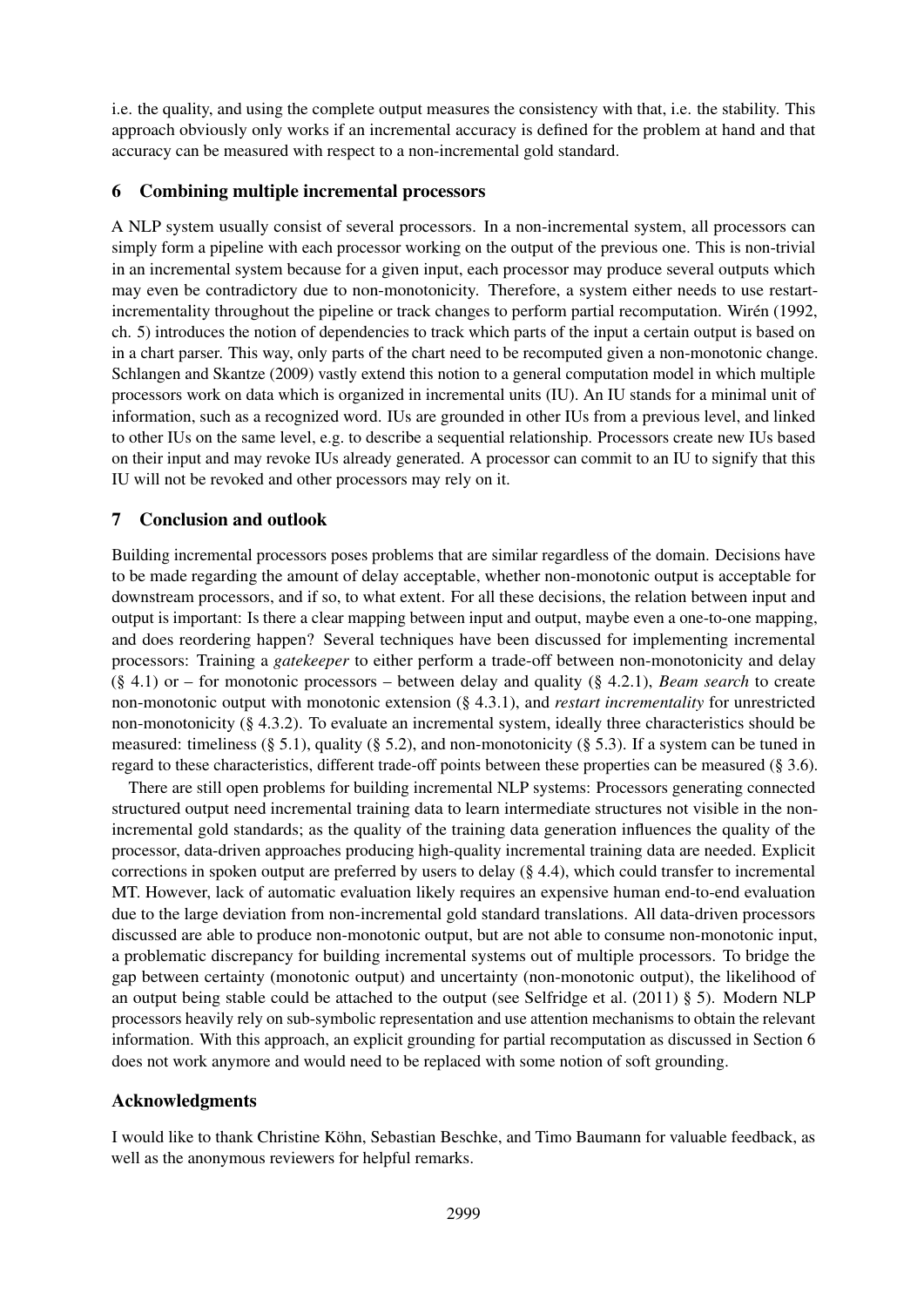#### References

- <span id="page-10-0"></span>S. Aït-Mokhtar, J.-P. Chanod, and C. Roux. 2002. Robustness beyond shallowness: incremental deep parsing. *Natural Language Engineering*, 8(2-3):121–144.
- <span id="page-10-6"></span>Dzmitry Bahdanau, Kyunghyun Cho, and Yoshua Bengio. 2014. Neural machine translation by jointly learning to align and translate. *CoRR*, abs/1409.0473.
- <span id="page-10-5"></span>Timo Baumann, Michaela Atterer, and David Schlangen. 2009. Assessing and improving the performance of speech recognition for incremental systems. In *Proceedings of Human Language Technologies: The 2009 Annual Conference of the North American Chapter of the Association for Computational Linguistics*, pages 380–388, Boulder, Colorado, June. Association for Computational Linguistics.
- <span id="page-10-13"></span>Timo Baumann, Okko Buß, and David Schlangen. 2011. Evaluation and optimisation of incremental processors. *Dialogue & Discourse*, 2(1):113–141. Special Issue on Incremental Processing in Dialogue.
- <span id="page-10-16"></span>Timo Baumann. 2013. *Incremental Spoken Dialogue Processing: Architecture and Lower-level Components*. Ph.D. thesis, Universität Bielefeld, Germany.
- <span id="page-10-4"></span>Niels Beuck, Arne Köhn, and Wolfgang Menzel. 2011a. Decision strategies for incremental pos tagging. In Bolette Sandford Pedersen, Gunta Nešpore, and Inguna Skadina, editors, *Proceedings of the 18th Nordic Conference of Computational Linguistics NODALIDA 2011*, volume 11 of *NEALT Proceedings*, pages 26–33. Northern European Association for Language Technology (NEALT).
- <span id="page-10-14"></span>Niels Beuck, Arne Köhn, and Wolfgang Menzel. 2011b. Incremental parsing and the evaluation of partial dependency analyses. In *Proceedings of the 1st International Conference on Dependency Linguistics*. Depling 2011.
- <span id="page-10-15"></span>Niels Beuck, Arne Kohn, and Wolfgang Menzel. 2013. Predictive incremental parsing and its evaluation. In Kim ¨ Gerdes, Eva Hajičová, and Leo Wanner, editors, *Computational Dependency Theory*, volume 258 of *Frontiers in Artificial Intelligence and Applications*, pages 186 – 206. IOS press.
- <span id="page-10-11"></span>Ciprian Chelba, Tomas Mikolov, Mike Schuster, Qi Ge, Thorsten Brants, and Phillipp Koehn. 2013. One billion word benchmark for measuring progress in statistical language modeling. *CoRR*, abs/1312.3005.
- <span id="page-10-12"></span>Kyunghyun Cho and Masha Esipova. 2016. Can neural machine translation do simultaneous translation? *CoRR*, abs/1606.02012.
- <span id="page-10-8"></span>Marco Damonte, Shay B. Cohen, and Giorgio Satta. 2017. An incremental parser for abstract meaning representation. In *Proceedings of the 15th Conference of the European Chapter of the Association for Computational Linguistics: Volume 1, Long Papers*, pages 536–546, Valencia, Spain, April. Association for Computational Linguistics.
- <span id="page-10-9"></span>Vera Demberg and Frank Keller. 2008. A psycholinguistically motivated version of tag. In *Proceedings of the Ninth International Workshop on Tree Adjoining Grammar and Related Frameworks (TAG+9)*, pages 25–32, Tübingen, Germany, June.
- <span id="page-10-10"></span>Vera Demberg, Frank Keller, and Alexander Koller. 2013. Incremental, predictive parsing with psycholinguistically motivated tree-adjoining grammar. *Computational Linguistics*, 39(4):1025–1066.
- <span id="page-10-1"></span>David DeVault, Kenji Sagae, and David Traum. 2009. Can i finish? learning when to respond to incremental interpretation results in interactive dialogue. In *Proceedings of the SIGDIAL 2009 Conference*, pages 11–20, London, UK, September. Association for Computational Linguistics.
- <span id="page-10-7"></span>Chris Dyer, Miguel Ballesteros, Wang Ling, Austin Matthews, and Noah A. Smith. 2015. Transition-based dependency parsing with stack long short-term memory. In *Proceedings of the 53rd Annual Meeting of the Association for Computational Linguistics and the 7th International Joint Conference on Natural Language Processing (Volume 1: Long Papers)*, pages 334–343, Beijing, China, July. Association for Computational Linguistics.
- <span id="page-10-2"></span>Edward Gibson and Tessa Warren. 2004. Reading-time evidence for intermediate linguistic structure in longdistance dependencies. *Syntax*, 7(1):55–78.
- <span id="page-10-3"></span>Frieda Goldman-Eisler. 1972. Segmentation of input in simultaneous translation. *Journal of Psycholinguistic Research*, 1(2):127–140, Jun.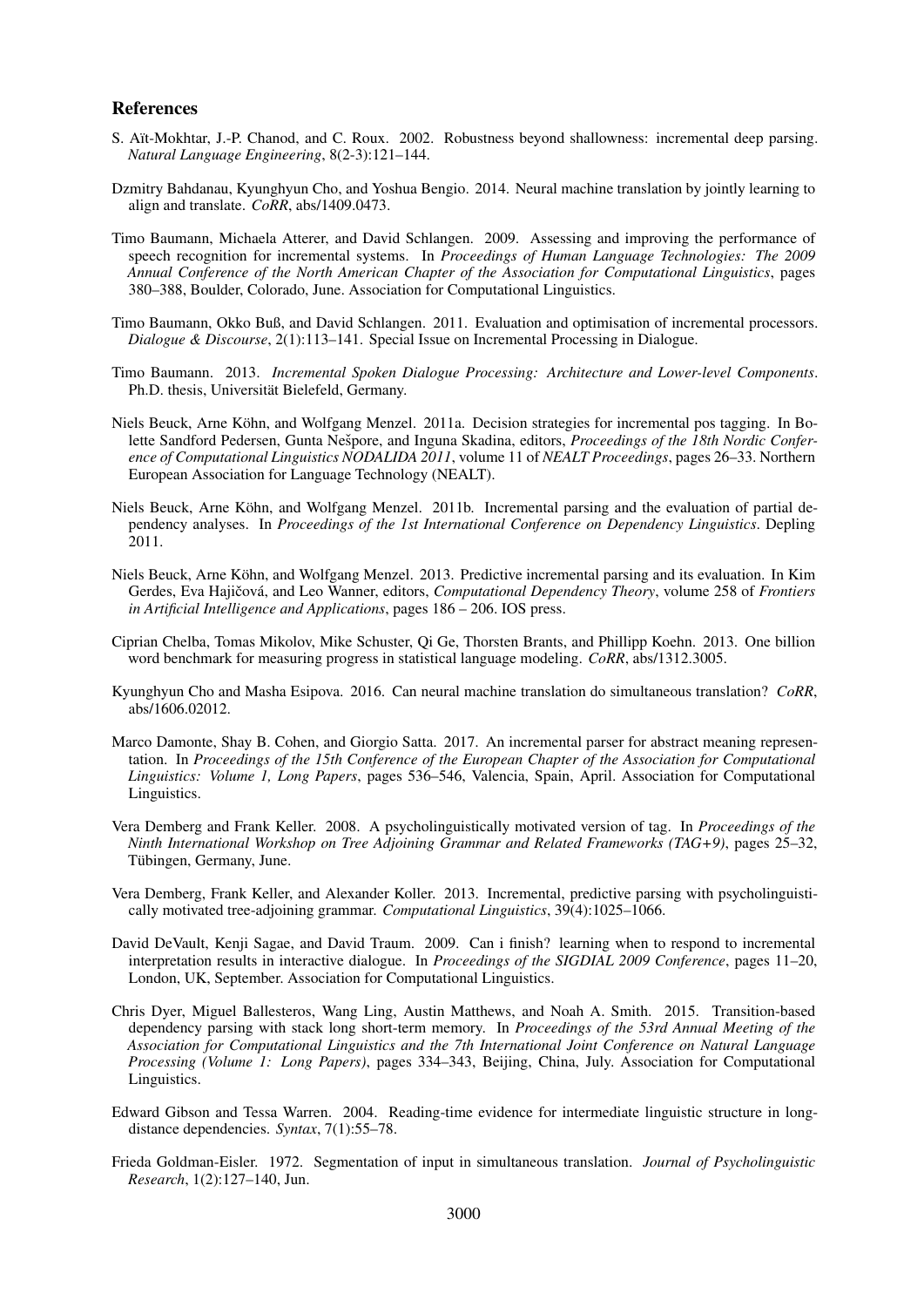- <span id="page-11-6"></span>Alvin Grissom II, He He, Jordan Boyd-Graber, John Morgan, and Hal Daumé III. 2014. Dont until the final verb wait: Reinforcement learning for simultaneous machine translation. In *Proceedings of the 2014 Conference on Empirical Methods in Natural Language Processing (EMNLP)*, pages 1342–1352, Doha, Qatar, October. Association for Computational Linguistics.
- <span id="page-11-5"></span>Jiatao Gu, Graham Neubig, Kyunghyun Cho, and Victor O.K. Li. 2017. Learning to translate in real-time with neural machine translation. In *Proceedings of the 15th Conference of the European Chapter of the Association for Computational Linguistics: Volume 1, Long Papers*, pages 1053–1062, Valencia, Spain, April. Association for Computational Linguistics.
- <span id="page-11-3"></span>Markus Guhe. 2007. *Incremental Conceptualization for Language Production*. Lawrence Erlbaum Associates, Inc.
- <span id="page-11-11"></span>Hany Hassan, Khalil Sima'an, and Andy Way. 2009. Lexicalized semi-incremental dependency parsing. In *Proceedings of the International Conference RANLP-2009*, pages 128–134, Borovets, Bulgaria, September. Association for Computational Linguistics.
- <span id="page-11-7"></span>He He, Alvin Grissom II, John Morgan, Jordan Boyd-Graber, and Hal Daumé III. 2015. Syntax-based rewriting for simultaneous machine translation. In *Proceedings of the 2015 Conference on Empirical Methods in Natural Language Processing*, pages 55–64, Lisbon, Portugal, September. Association for Computational Linguistics.
- <span id="page-11-8"></span>He He, Jordan Boyd-Graber, and Hal Daumé III. 2016. Interpretese vs. translationese: The uniqueness of human strategies in simultaneous interpretation. In *Proceedings of the 2016 Conference of the North American Chapter of the Association for Computational Linguistics: Human Language Technologies*, pages 971–976, San Diego, California, June. Association for Computational Linguistics.
- <span id="page-11-1"></span>Julian Hough and Matthew Purver. 2014. Strongly incremental repair detection. In *Proceedings of the 2014 Conference on Empirical Methods in Natural Language Processing (EMNLP)*, pages 78–89, Doha, Qatar, October. Association for Computational Linguistics.
- <span id="page-11-9"></span>Liang Huang and Kenji Sagae. 2010. Dynamic programming for linear-time incremental parsing. In *Proceedings of the 48th Annual Meeting of the Association for Computational Linguistics*, pages 1077–1086, Uppsala, Sweden.
- <span id="page-11-14"></span>Aravind K. Joshi and Yves Schabes. 1997. Tree-adjoining grammars. In Grzegorz Rozenberg and Arto Salomaa, editors, *Handbook of Formal Languages: Volume 3 Beyond Words*, pages 69–123. Springer Berlin Heidelberg, Berlin, Heidelberg.
- <span id="page-11-0"></span>Martin Kay, Jean Mark Gawron, and Peter Norvig. 1994. *Verbmobil: a translation system for face-to-face dialog*. Number 33 in CSLI lecture notes. CSLI.
- <span id="page-11-10"></span>Eliyahu Kiperwasser and Yoav Goldberg. 2016. Simple and accurate dependency parsing using bidirectional lstm feature representations. *Transactions of the Association for Computational Linguistics*, 4:313–327.
- <span id="page-11-17"></span>Arne Köhn and Timo Baumann. 2016. Predictive incremental parsing helps language modeling. In Proceedings *of COLING 2016, the 26th International Conference on Computational Linguistics: Technical Papers*, pages 268–277. The COLING 2016 Organizing Committee.
- <span id="page-11-15"></span>Arne Köhn and Wolfgang Menzel. 2014. Incremental predictive parsing with turboparser. In *Proceedings of the 52nd Annual Meeting of the Association for Computational Linguistics (Volume 2: Short Papers)*, pages 803–808, Baltimore, Maryland, June. Association for Computational Linguistics.
- <span id="page-11-2"></span>Wilem J. M. Levelt. 1989. *Speaking: From Intention to Articulation*. The MIT Press.
- <span id="page-11-12"></span>Mitchell Marcus, Grace Kim, Mary Ann Marcinkiewicz, Robert MacIntyre, Ann Bies, Mark Ferguson, Karen Katz, and Britta Schasberger. 1994. The Penn Treebank: Annotating predicate argument structure. In *Proceedings of the Workshop on Human Language Technology*, HLT '94, pages 114–119, Stroudsburg, PA, USA. Association for Computational Linguistics.
- <span id="page-11-16"></span>Andre Martins, Miguel Almeida, and Noah A. Smith. 2013. Turning on the turbo: Fast third-order non-projective ´ turbo parsers. In *Proceedings of the 51st Annual Meeting of the Association for Computational Linguistics (Volume 2: Short Papers)*, pages 617–622, Sofia, Bulgaria, August.
- <span id="page-11-4"></span>Ian McGraw and Alexander Gruenstein. 2012. Estimating word-stability during incremental speech recognition. In *Interspeech*.
- <span id="page-11-13"></span>Stephen Merity, Nitish Shirish Keskar, and Richard Socher. 2017. Regularizing and optimizing LSTM language models. *CoRR*, abs/1708.02182.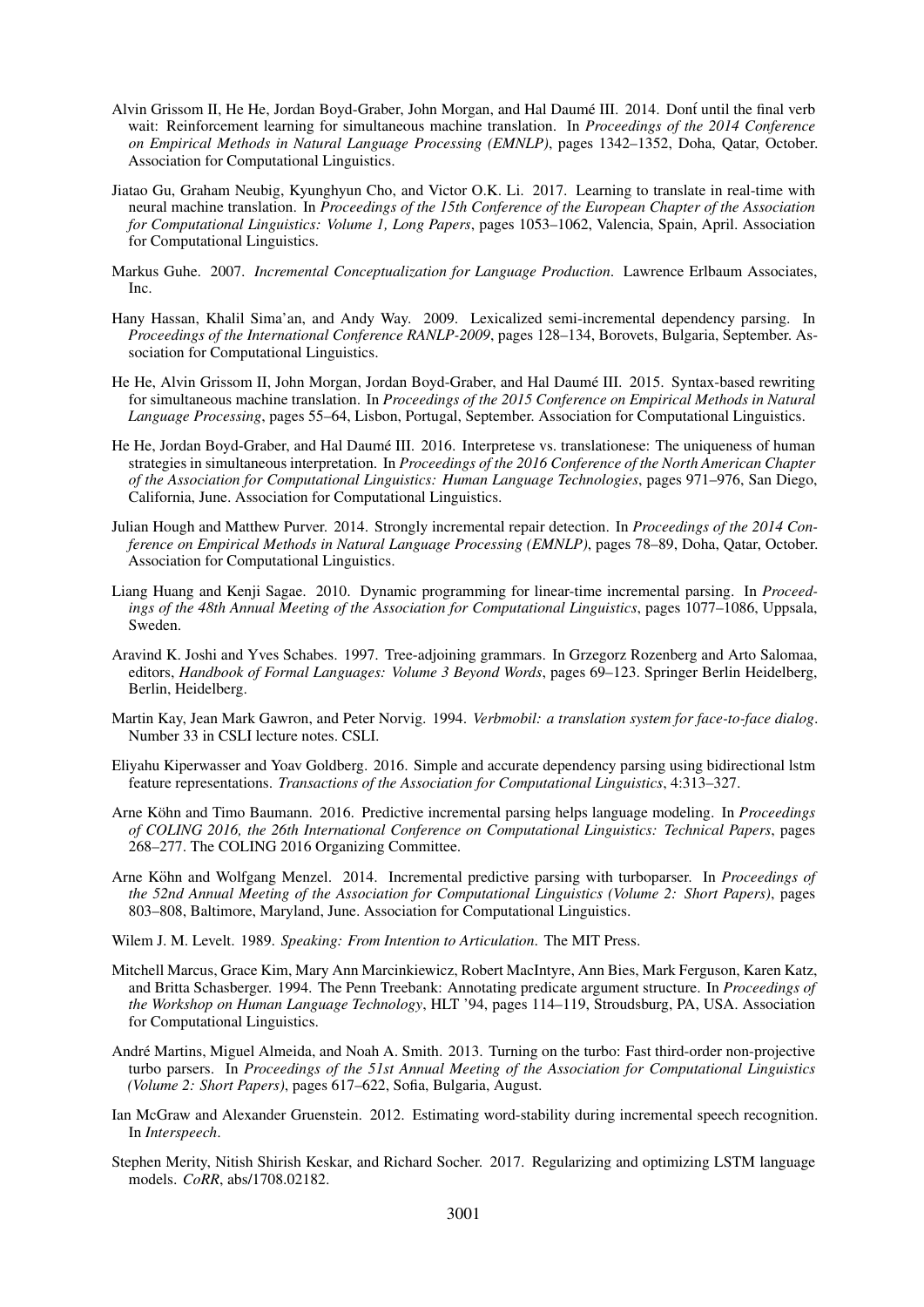- <span id="page-12-11"></span>Takashi Mieno, Graham Neubig, Sakriani Sakti, Tomoki Toda, and Satoshi Nakamura. 2015. Speed or accuracy? a study in evaluation of simultaneous speech translation. In *16th Annual Conference of the International Speech Communication Association (InterSpeech 2015)*, Dresden, Germany, September.
- <span id="page-12-12"></span>Joakim Nivre. 2008. Algorithms for deterministic incremental dependency parsing. *Computational Linguistics*, 34(4):513–553.
- <span id="page-12-14"></span>Hiroshi Noji and Yusuke Miyao. 2014. Left-corner transitions on dependency parsing. In *Proceedings of COLING 2014, the 25th International Conference on Computational Linguistics: Technical Papers*, pages 2140–2150, Dublin, Ireland, August. Dublin City University and Association for Computational Linguistics.
- <span id="page-12-8"></span>Franz Josef Och and Hermann Ney. 2003. A systematic comparison of various statistical alignment models. *Computational Linguistics*, 29(1):19–51.
- <span id="page-12-1"></span>Maike Paetzel, Ramesh Manuvinakurike, and David DeVault. 2015. "so, which one is it?" the effect of alternative incremental architectures in a high-performance game-playing agent. In *Proceedings of the 16th Annual Meeting of the Special Interest Group on Discourse and Dialogue*, pages 77–86, Prague, Czech Republic, September. Association for Computational Linguistics.
- <span id="page-12-16"></span>Brian Roark. 2001. Probabilistic top-down parsing and language modeling. *Computational Linguistics*, 27(2):249–276.
- <span id="page-12-0"></span>Kenji Sagae, Gwen Christian, David DeVault, and David Traum. 2009. Towards natural language understanding of partial speech recognition results in dialogue systems. In *Proceedings of Human Language Technologies: The 2009 Annual Conference of the North American Chapter of the Association for Computational Linguistics, Companion Volume: Short Papers*, pages 53–56, Boulder, Colorado, June. Association for Computational Linguistics.
- <span id="page-12-7"></span>David Schlangen and Gabriel Skantze. 2009. A general, abstract model of incremental dialogue processing. In *Proceedings of the 12th Conference of the European Chapter of the ACL (EACL 2009)*, pages 710–718, Athens, Greece, March. Association for Computational Linguistics.
- <span id="page-12-3"></span>David Schlangen, Timo Baumann, and Michaela Atterer. 2009. Incremental Reference Resolution: The Task, Metrics for Evaluation, and a Bayesian Filtering Model that is Sensitive to Disfluencies. In *Proceedings of SigDial 2009*, London, UK.
- <span id="page-12-9"></span>Ethan Selfridge, Iker Arizmendi, Peter Heeman, and Jason Williams. 2011. Stability and accuracy in incremental speech recognition. In *Proceedings of the SIGDIAL 2011 Conference*, pages 110–119, Portland, Oregon, June. Association for Computational Linguistics.
- <span id="page-12-17"></span>Gabriel Skantze and Anna Hjalmarsson. 2013. Towards incremental speech generation in conversational systems. *Computer Speech & Language*, 27(1):243 – 262. Special issue on Paralinguistics in Naturalistic Speech and Language.
- <span id="page-12-15"></span>Mark Steedman. 2000. *The syntactic process*. MIT Press, Cambridge, MA, USA.
- <span id="page-12-2"></span>Scott C. Stoness, James Allen, Greg Aist, and Mary Swift. 2005. Using real-world reference to improve spoken language understanding. In *AAAI Workshop on Spoken Language Understanding*, pages 38–45.
- <span id="page-12-5"></span>Patrick Sturt and Vincent Lombardo. 2005. Processing coordinated structures: Incrementality and connectedness. *Cognitive Science*, 29:291–305.
- <span id="page-12-13"></span>Swabha Swayamdipta, Miguel Ballesteros, Chris Dyer, and Noah A. Smith. 2016. Greedy, joint syntacticsemantic parsing with stack lstms. In *Proceedings of the 20th SIGNLL Conference on Computational Natural Language Learning (CoNLL)*, pages 187–197. Association for Computational Linguistics, June.
- <span id="page-12-4"></span>MK Tanenhaus, MJ Spivey-Knowlton, KM Eberhard, and JC Sedivy. 1995. Integration of visual and linguistic information in spoken language comprehension. *Science*, 268(5217):1632–1634.
- <span id="page-12-10"></span>Ashish Vaswani, Noam Shazeer, Niki Parmar, Jakob Uszkoreit, Llion Jones, Aidan N Gomez, Ł ukasz Kaiser, and Illia Polosukhin. 2017. Attention is all you need. In I. Guyon, U. V. Luxburg, S. Bengio, H. Wallach, R. Fergus, S. Vishwanathan, and R. Garnett, editors, *Advances in Neural Information Processing Systems 30*, pages 6000–6010. Curran Associates, Inc.
- <span id="page-12-6"></span>Titus von der Malsburg and Shravan Vasishth. 2011. What is the scanpath signature of syntactic reanalysis? *Journal of Memory and Language*, 65(2):109 – 127.